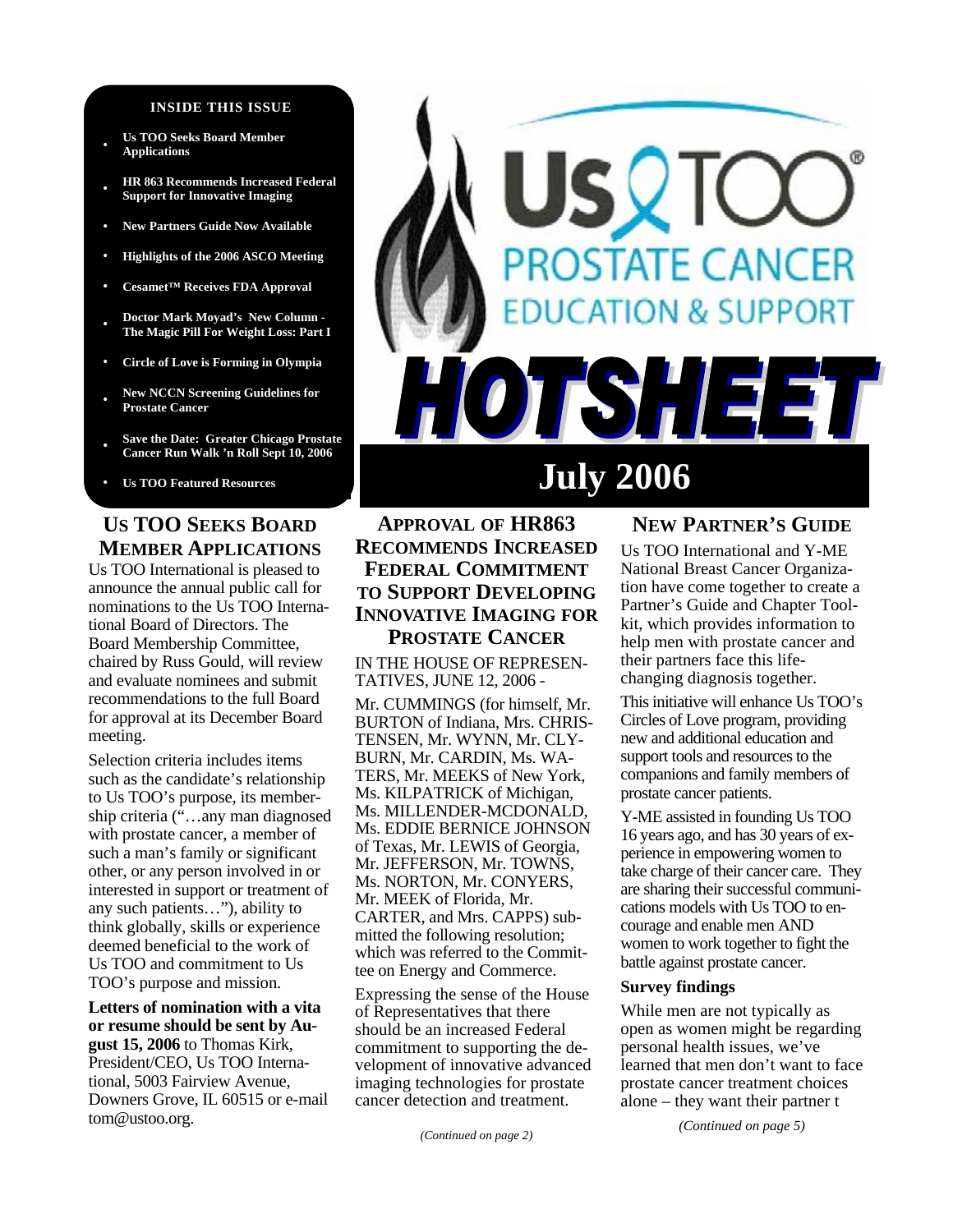#### **US TOO INTERNATIONAL**

has received Charity Navigator's highest rating for sound fiscal management. Less than a quarter of the charities in America receive this exceptional rating.



THE US TOO PROSTATE CANCER HOT SHEET IS MADE POSSIBLE BY CHARITABLE CONTRIBUTION FROM

## *PEOPLE LIKE YOU!*

ITEMS CONTAINED IN US TOO PUBLICATIONS ARE OB-TAINED FROM VARIOUS NEWS SOURCES AND EDITED FOR INCLUSION. WHERE AVAILABLE, A POINT-OF-CONTACT IS PROVIDED.

ALL REFERENCES TO PERSONS, COMPANIES, PRODUCTS OR SERVICES ARE PROVIDED FOR INFORMATION ONLY, AND ARE NOT ENDORSEMENTS. READERS SHOULD CONDUCT THEIR OWN RESEARCH INTO ANY PERSON, COMPANY, PRODUCT OR SERVICE, AND CONSULT WITH THEIR LOWED ONES AND PERSONAL PHYSICIAN BEFORE DECIDING UPON **ANY** COURSE OF ACTION.

THE INFORMATION AND OPINIONS EXPRESSED IN THIS PUBLICATION ARE NOT RECOMMENDATIONS FOR ANY MEDICAL TREATMENT, PRODUCT SERVICE OR COURSE OF ACTION BY US TOO INTERNATIONAL, INC., ITS OFFICERS AND DIRECTORS, OR THE EDITORS OF THIS PUBLICATION. FOR MEDICAL, LEGAL OR OTHER ADVICE, PLEASE CON-SULT PROFESSIONAL(S) OF YOUR CHOICE.

*HOTSHEET* EDITORIAL TEAM: JONATHAN MCDERMED, PHARMD PAMELA BARRETT THOMAS N. KIRK RUSS GOULD

US TOO INTERNATIONAL STAFF & CONSULTANTS: THOMAS N. KIRK, PRESIDENT AND CEO KAREN BACHER, PROGRAM DIRECTOR PAMELA BARRETT, DEVELOPMENT DIRECTOR TERRI GIBBONS, ADMINISTRATIVE ASSISTANT JAQUELINE KONIECZKA, OFFICE ASSISTANT DAN REED, DEVELOPMENT & MARKETING COORDINATOR EUGENE WHEELER, UNDERSERVED PROGRAM DIRECTOR ELIZABETH CABALKA, PROGRAM DEVELOPMENT MANAGER 5003 FAIRVIEW AVENUE - DOWNER'S GROVE, IL 60515 PHONE: (630) 795-1002 / FAX: (630) 795-1602 WEBSITE: WWW.USTOO.ORG

US TOO BOARD OF DIRECTORS EXECUTIVE COMMITTEE/OFFICERS JIM KIEFERT, EDD, CHAIRMAN DON LYNAM, PHD, PE, CHD, VICE-CHAIRMAN JOANN HARDY, SECRETARY GREGORY BIELAWSKI, TREASURER THOMAS KIRK, PRESIDENT AND CEO

RECTORS: CHRIS BENNETT ROBERT FIDOTN, PHD CARL FRANKEL RUSS GOULD TOM HIATT BILL PALOS HARRY PINCHOT JOE PIPER



US TOO INTERNATIONAL, INC. IS INCORPORATED IN THE STATE OF ILLINOIS AND RECOGNIZED AS A 501(C)(3) NOT-FOR-PROFIT CHARITABLE CORPORATION. DONATIONS / GIFTS TO US TOO ARE TAX DEDUCTIBLE.

COPYRIGHT 2006, US TOO INTERNATIONAL INC.

#### Whereas the annual commemoration of Men's Health Week during the week preceding Father's Day gives new reason to consider the critical need to improve detection and treatment of prostate cancer;

Whereas prostate cancer has reached epidemic proportions and now strikes at least one in six American men, with African-American men having a 60 percent higher incidence rate than Caucasian men and a mortality rate twice as high;

Whereas each year more than 230,000 American men are newly diagnosed with prostate cancer, more than 1,500,000 men have biopsies, and around 30,000 men fall prey to this potential killer;

Whereas it is important for men to take advantage of prostate cancer screening exams in order to detect the disease at the earliest opportunity, when it is still curable;

Whereas a recent study funded by the National Cancer Institute demonstrated that the most common available methods of detecting prostate cancer, the PSA blood test and physical exams, are not foolproof imaging would be another critical Whereas the annual commemoration of Men's Health Week during the week preceding Father's Day gives new reason to consider the critical need to improve detection and treatment of prostate cancer;

Whereas prostate cancer has reached epidemic proportions and now strikes at least one in six American men, with African-American men having a 60 percent higher incidence rate than Caucasian men and a mortality rate twice as high;

Whereas each year more than 230,000 American men are newly diagnosed with prostate cancer, more than 1,500,000 men have biopsies, and around 30,000 men fall prey to this potential killer;

Whereas it is important for men to take advantage of prostate cancer screening exams in order to detect the disease at the earliest opportunity, when it is still curable;

#### **HR 863** *(continued from page 1)*

Whereas a recent study funded by the National Cancer Institute demonstrated that the most common available methods of detecting prostate cancer, the PSA blood test and physical exams, are not foolproof- imaging would be another critical factor in the diagnosis and treatment of prostate cancer;

Whereas the absence of advanced imaging technologies to detect and treat prostate cancer often can result in unnecessary and costly medical procedures that increase psychological and emotional trauma for American men and their families;

Whereas, with imaging tools, millions of dollars could be saved in our public and private health care systems through improved detection and treatment;

Whereas the lack of accurate imaging tools means that biopsies can miss cancer even when multiple samples are taken, and current treatments- either radical surgery or radiation- can leave 50 to 80 percent of men incontinent or impotent or both;

Whereas advanced imaging technologies could be combined with treatment tools to perform imageguided, minimally invasive and precisely targeted interventions, which will be performed in outpatient clinics with minimal discomfort, complications and costs and which will end the fear, pain, suffering and costs that prostate cancer causes men and their families; and

Whereas breakthroughs in the diagnosis and treatment of breast cancer resulted from the development of advanced imaging technologies led by the Federal Government:

Now, therefore, be it *Resolved,* that it is the sense of the House of Representatives that Congress and the Executive Branch should recognize the successful use of advanced imaging technologies in the fight against breast cancer and provide additional support for the research and development of technologies for prostate cancer detection and treatment comparable to state-of-the-art mammograms.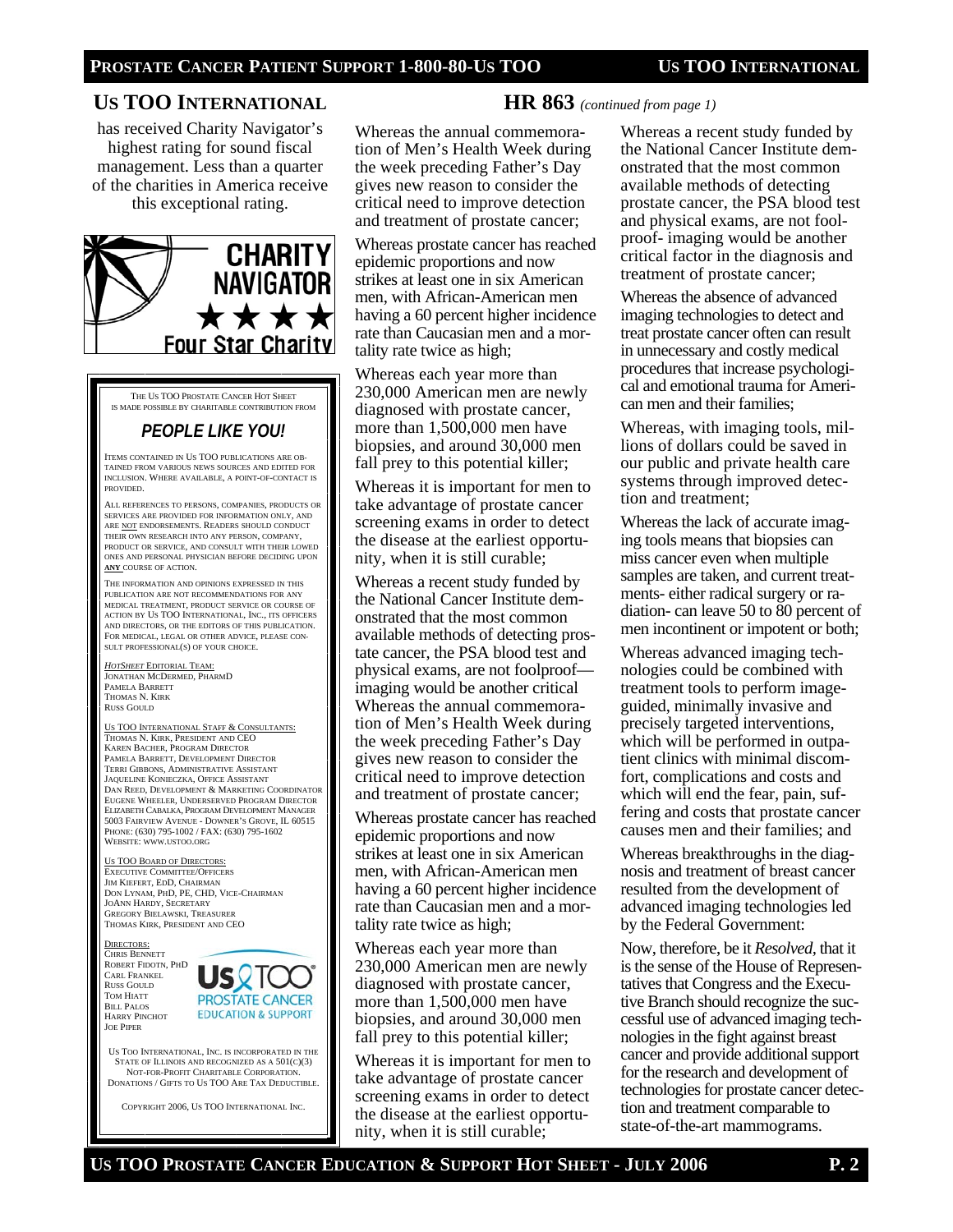## **HIGHLIGHTS OF THE 2006 ASCO MEETING**

The  $32<sup>nd</sup>$  Annual meeting of the American Society of Clinical Oncology (ASCO) was held in Atlanta, GA June 2 though 6, 2006. The meeting attracted over 20,000 physicians and paramedical personnel from many countries around the world and featured 27 tracts of disease-specific or oncology-related subject areas.

Various formats for the sessions at the meeting were used, including Oral Presentations, Educational Sessions, Meet the Professor Sessions, Clinical Science Symposia, Scientific Symposia, Clinical Problems in Oncology and Poster Display/Discussion Sessions. There were two Plenary Sessions featuring abstracts showing results that most likely would have an immediate effect on clinical practice.

The theme of this year's meeting was based on three areas – survivorship, clinical science and oncology quality care.

ASCO incorporated survivorship issues into the 2006 Annual Meeting theme, and included a variety of sessions that primarily focus on this topic. The goal of these sessions was to help oncologists best interpret results from published findings and communicate them to patients in an accurate and clear manner.

Clinical Science Symposia (formerly called Integrated Education Sessions) were designed to demonstrate how specific research findings could be applied in the clinical setting. With so much emphasis nowadays on the molecular basis for cancer, these sessions were designed to help the practicing oncologist understand how genomic and genetic research is being used to develop effective future methods for detecting, preventing and treating cancer, and the current status of this endeavor.

*(Continued on page 8)* 

# **VALEANT PHARMACEUTICALS RECEIVES FDA MARKETING APPROVAL FOR CESAMET™**

Valeant Pharmaceuticals International (NYSE: VRX) announced that the U.S. FDA has given marketing approval for Cesamet (CII) (nabilone) oral capsules. Cesamet is used to treat nausea and vomiting associated with cancer chemotherapy in patients who have failed to respond adequately to conventional anti-emetic treatments.

"There is still a significant unmet need in treating one of the most feared and severe consequences of life-saving cancer therapies," said Timothy C. Tyson, Valeant's president and CEO. "With the approval of Cesamet, Valeant is proud to offer a solution that will help alleviate one of the most common side effects of chemotherapy."

Cesamet is a synthetic cannabinoid that is thought to act as an omnineuromodulator – interacting with the cannabinoid receptor, CB1, which is present throughout the nervous system. This receptor is involved in regulating nausea and vomiting. Because of this omnineuromodulation, the mechanism of action for Cesamet is significantly different from conventional anti-emetics. Cesamet has a long duration of action, which allows for less frequent dosing, typically twice daily.

Valeant anticipates launch of Cesamet in the next several weeks following approval. "In my practice, Cesamet has been used successfully to treat patients with chemotherapyinduced nausea and vomiting," said Paul Daeninck, MD, assistant professor, Department of Oncology, Univ. of Manitoba in Winnipeg, Canada. "We have found that it offers long-acting chemotherapyinduced nausea and vomiting relief in a well-tolerated and convenient twice-a-day regimen."

The American Cancer Society estimates that there will be nearly 1.4

million new cancer cases in 2006. Approximately 70 to 80 percent of all patients receiving chemotherapy experience chemotherapyinduced nausea and vomiting (CINV). Although the use of antiemetic agents decreases the incidence and severity of CINV, symptoms continue to occur in 40 to 60 percent of patients.

"There is a need for cannabinoids, such as Cesamet, for patients who have exhausted conventional treatments but are still coping with the debilitating side effects of chemotherapy," said Neal Slatkin, MD, and director, Department of Supportive Care, Pain and Palliative Medicine at City of Hope. "CINV dramatically impacts cancer patients' quality of life and can result in patients refusing courses of chemotherapy, which minimizes chances for the best possible outcome."

#### Important Safety Information

Cesamet is contraindicated in any patient who has a history of hypersensitivity to any cannabinoid. Patients treated with Cesamet should be specifically warned not to drive, operate machinery, or engage in any hazardous activity while taking Cesamet. During clinical trials of Cesamet, virtually all patients experienced at least one adverse reaction. The most common events were drowsiness, vertigo, dry mouth, euphoria (feeling "high"), ataxia, headache, and concentration difficulties. Cesamet should not be taken with alcohol, sedatives, hypnotics, or other psychoactive substances. Since Cesamet can elevate supine and standing heart rates and cause postural hypotension, it should be used with caution in the elderly, and in patients with hypertension or heart disease.

For more information, call Valeant Pharmaceuticals at 877-361-2719. *Valeant Pharmaceuticals, 16 May 2006*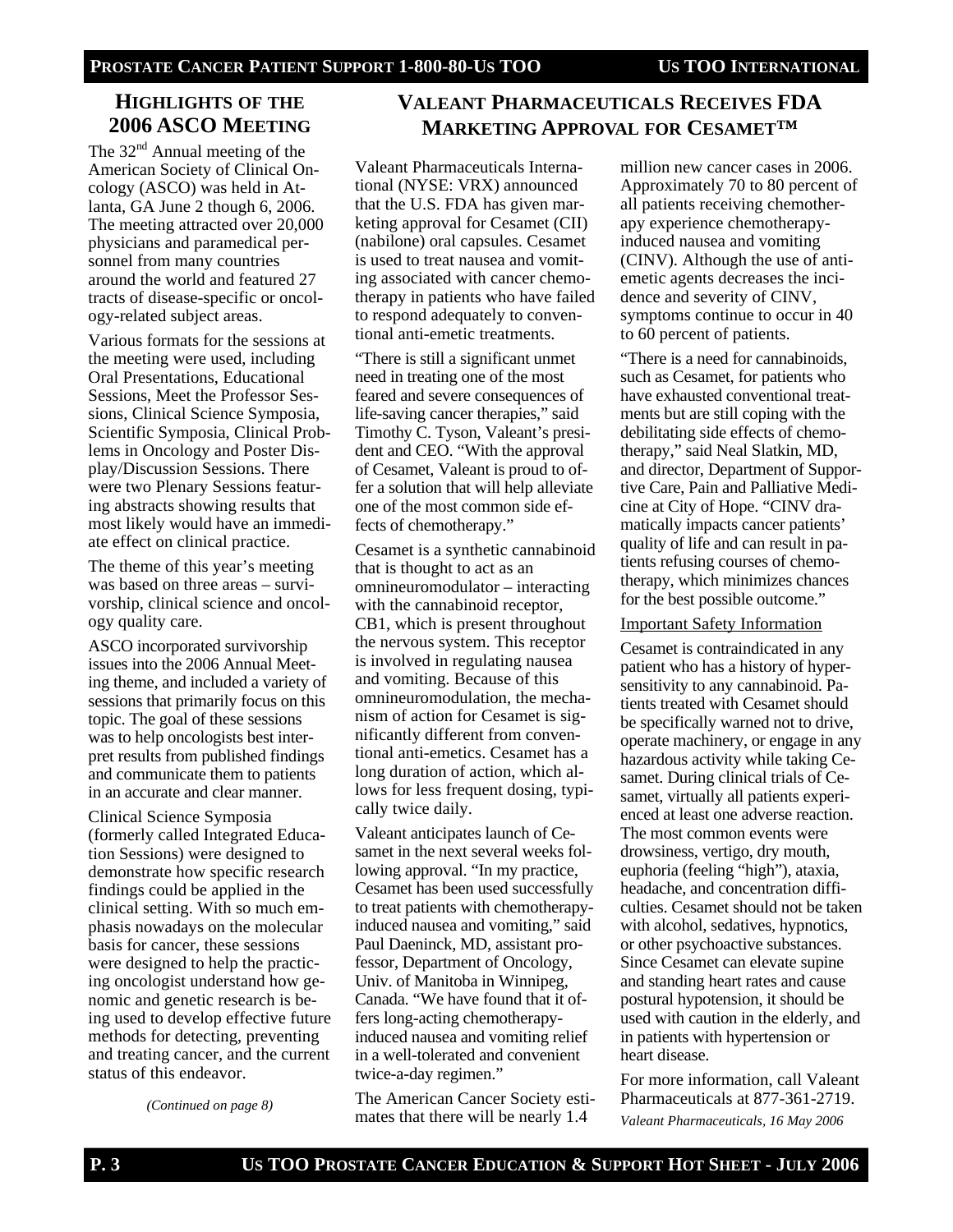# **DOC MOYAD'S "WHAT WORKS & WHAT IS WORTHLESS" COLUMN, ALSO KNOWN AS "NO BOGUS SCIENCE" COLUMN -- THE MAGIC PILL FOR WEIGHT LOSS: PART I - WHERE THE HECK IS IT? Mark A. Moyad, MD, MPH, University of Michigan Medical Center, Dept. of Urology**

Who wants to exercise? Who wants to lift weights? Who wants to eat better? Who likes to be asked a lot of questions?! Well, a lot of men and women are doing everything right when I see or talk to them but they just cannot lose a single pound. This is not fair but it happens. It is really hard to lose weight!

It takes 3,500 calories to lose one pound, which means if you cut your intake of calories by 500 a day (almost a single small meal), it will take you an entire week to drop one single stinkin' pound!

And, if you are on hormone suppression treatment for breast or prostate cancer, this slows down your metabolism even further, which means 3,500 calories does NOT equal one pound anymore (more like 4,000 to 4,500 calo $ries = one pound$ .

There are some lucky people out there like my wife that just look at a treadmill or get more sleep and they lose weight but these are a minority of people and in general I do not like them (except for my wife of course). The rest of us have to put in a lot of exercise and have to eat right most of the time. So, what about the magic pill, where is that magic pill?

First let's talk dietary supplements. Ephedra was a stimulant on the market, which seemed to help a lot of people, but it also helped your blood pressure and heart rate go higher and higher so this is not a good thing and it was pulled off the market.

Now, we have lots of new products on the market with some new magic ingredient called "bitter orange pill extract" and this seems to help some people. However, bitter orange peel extract contains a compound in it, which has a similar structure to ephedra! Ouch!

Ephedra gets removed but it than gets replaced by an ephedra looking compound. Ouch again! There is another product called "CLA" on the market and in the next issue we will talk about why I believe it is okay but nothing to write home to momma about if you know what I mean.

What about the prescription drugs?

 The FDA has approved 2 drugs for long-term weight loss and in my opinion they are not worthless, but they live in the neighborhood next to the worthless family if you know what I mean?! Xenical® (orlistat) blocks fat absorption by not allowing fat to be digested and it just lost their patent recently and even recently got FDA approved for over the counter sale in 2007.

Xenical can help you lose a few pounds, but it can also help increase your medical vocabulary because you will now understand what the words "anal leakage" or "oily discharge" means?

Meridia® (sibutramine) works to change your feelings about appetite or may even impact metabolism, but there has always been increasing blood pressure issues with this drug in a minority of individuals.

Both Xenical and Meridia are okay, and you can talk to your doctor, but they are far from the magic pill. Any weight loss pill (supplement or prescription) that raises heart rate, blood pressure, or

even changes major hormones of any kind such as thyroid levels is a pill you do not want to take on a regular basis.

Our last hope in 2006 is a drug called Acomplia® (rimonabant), which is a 20 mg pill you take daily and the average weight loss in the clinical trials was 15-20 pounds! The average drop is waist size was over 3 inches, it increased your good cholesterol, and in some patients it helped them quit smoking!!

Wow! Should we put it into the water? No, but it is perhaps the best little pill that has come along in my 20 years in the business. What is the catch? Higher rates of anxiety and irritability may occur, and whether or not it increases the risk or has any impact on depression remains to be seen. It works by blocking the same receptor in the brain and body that can be stimulated by lots of things to normally make you hungry.

We will talk more about this in the next issue and the chances for FDA approval in 2006. This way it forces readers to continue to read my column.

Dr. Moyad can be reached by phone 734-936-6804 or by e-mail moyad@umich.edu.

#### References:

- 1. Van Gaal LF, et al. Lancet 2005; 365: 1389-97.
- 2. Larsen TM, et al. Am J Clin Nutr 2006; 83: 606-12.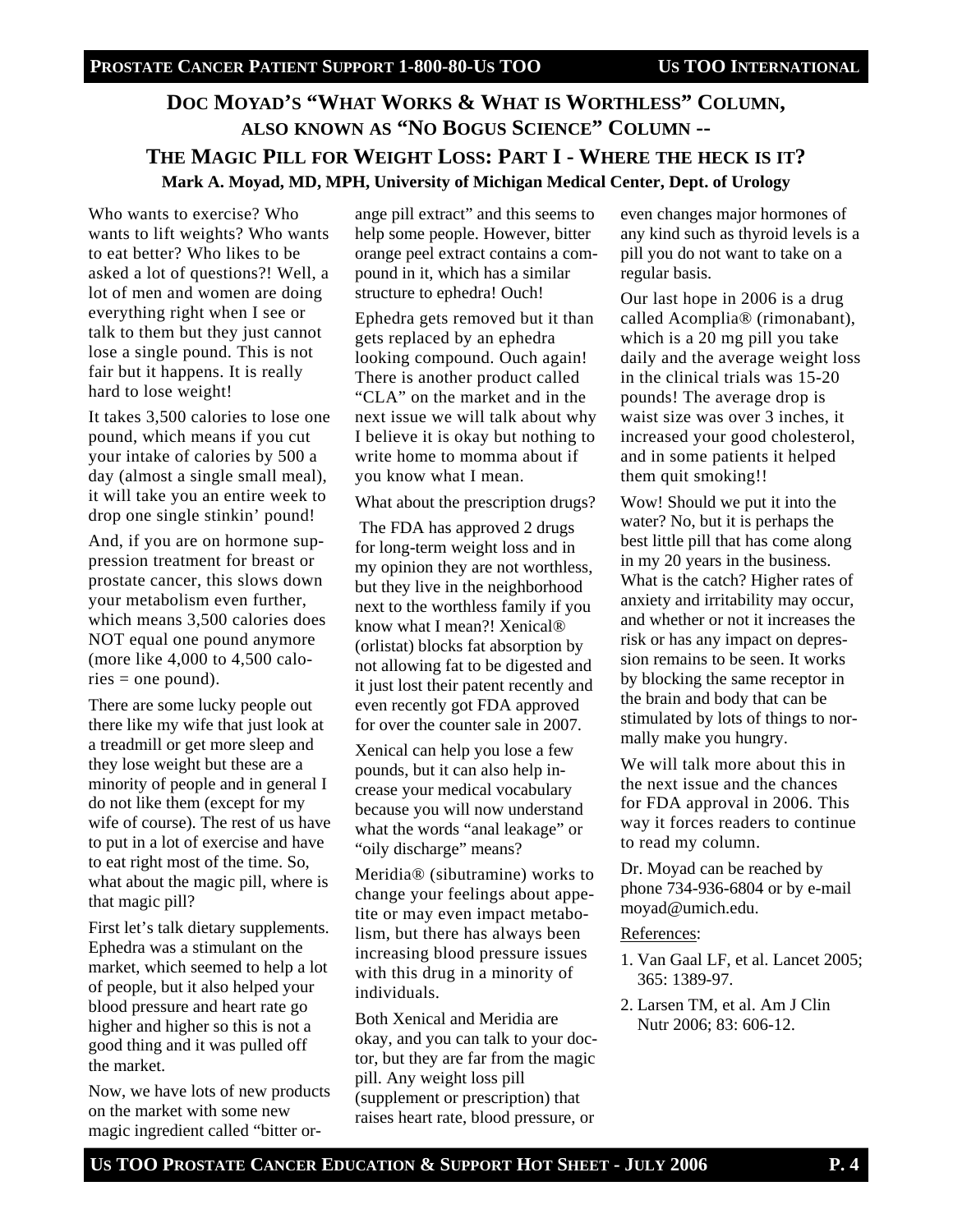#### **PROSTATE CANCER PATIENT SUPPORT 1-800-80-US TOO US TOO INTERNATIONAL**



## **A CIRCLE OF LOVE IS FORMING IN OLYMPIA**

Maureen "Mo" Kiefert didn't know what to expect when she suggested the partners and spouses of her Us TOO Olympia, Washington chapter get together to support one another. Despite her role on the Us TOO Circles of Love Advisory Panel and a firm belief in the value of the Circles of Love materials, she was unsure of the outcome the first official Circles of Love meeting in her chapter.

Mo need not have worried. Six women attended the first meeting, the conversation was lively, the Circles of Love Care Kit tools and discussion guide served them well, and they plan to meet again.

While the meeting went quite well, they learned something during their first meeting that will change the logistics of their future meeting. The entire Olympia chapter meets regularly from 7-8:30pm and the Circles of Love group stepped out to the lobby of their meeting location for their separate gathering at 8:00. They found the lobby a bit loud and busy so they will secure a separate meeting location in the future. Otherwise, the meeting went smoothly.

The Circles of Love Care Kit provided everything they needed for a valuable and informative meeting. The group used the very first story in the Circles of Love Collection as the foundation of their discussion. This story of Us TOO Board member Jo Ann Hardy, and her husband Jerry, spoke to the assembled group so well that they only got through two of the many discussion questions due to the abundance of interaction and conversation.

*(continued on page 6)*

# **NEW PARTNERS GUIDE**

*(Continued from page 1)* 

help them make these decisions. A recent survey commissioned by Us TOO and Y-ME found that almost 70 percent of men 50 years of age and older want their partner to play a role in helping them choose their prostate cancer treatment. The survey also found that nearly 50 percent of men with prostate cancer wished they had considered their partner's opinions more carefully when selecting a treatment option.

Indeed, research shows women tend to be more proactive about health issues, particularly when it comes to getting second opinions and researching different treatment options. However, according to Us TOO/Y-ME survey, less than 50 percent of men diagnosed with prostate cancer got a second opinion, and almost 32 percent had never heard of hormonal therapy, an important prostate cancer treatment.

#### **New materials, resources**

If this knowledge gap shows anything, it is that there is a pressing need to provide prostate cancer education and information resources that men and their partners can both use. To address this, Us TOO and Y-ME have teamed up to create a partner's guide, "What You Need To Know About Your Partner's Prostate Cancer – A Guide for Wives, Partner's and the Men They Love."

Also created is a toolkit of materials to assist Us TOO support group chapters in informing their constituents, local media, healthcare professionals and the public about prostate cancer, Us TOO and the importance of women supporting their men in their fight against the disease.

The customizable template materials are intended to help drive prostate awareness in local communities during prostate cancer awareness month in September and throughout the year. We recommend using these materials in local media outreach, and community activities. The toolkit includes: The Partner's Fact Sheet, Key Messages, "What You Should Know About Your Partner's Prostate Cancer," Template Newsletter Article, Template Letter to the Editor and Template Opinion Editorial. These materials will distributed to all chapters in July.

Still, the Partner's guide – and Us TOO's existing education and support program for companions and families of prostate cancer patients entitled "Circles of Love" – is just the beginning. When it comes to education, prostate cancer is in roughly in the same place breast cancer was ten to fifteen years ago. Therefore, it's critical to take what has been learned from the progress made in breast cancer education and support and apply it to prostate cancer.

#### **Some key lessons**

- Arm yourself with knowledge on your diagnosis and possible treatments.
- You are not alone enlist your partner and loved ones to help you fight the battle.
- Work with your partner to advocate for the most appropriate treatment options available.
- Talk with your doctor(s) about concerns you both may have.
- If you want more information, seek it out. Consult education/ support resources such as Us TOO and speak with other prostate cancer patients about their experiences.
- Keep the lines of communication open as you share your feelings about the illness.
- Accept that you may each find a new meaning in life as you deal with this disease.

Prostate cancer can be a physical and emotional challenge—not just for men, but for their significant others as well. As partners in this battle, couples can be a strong team in this fight, and together make a difference.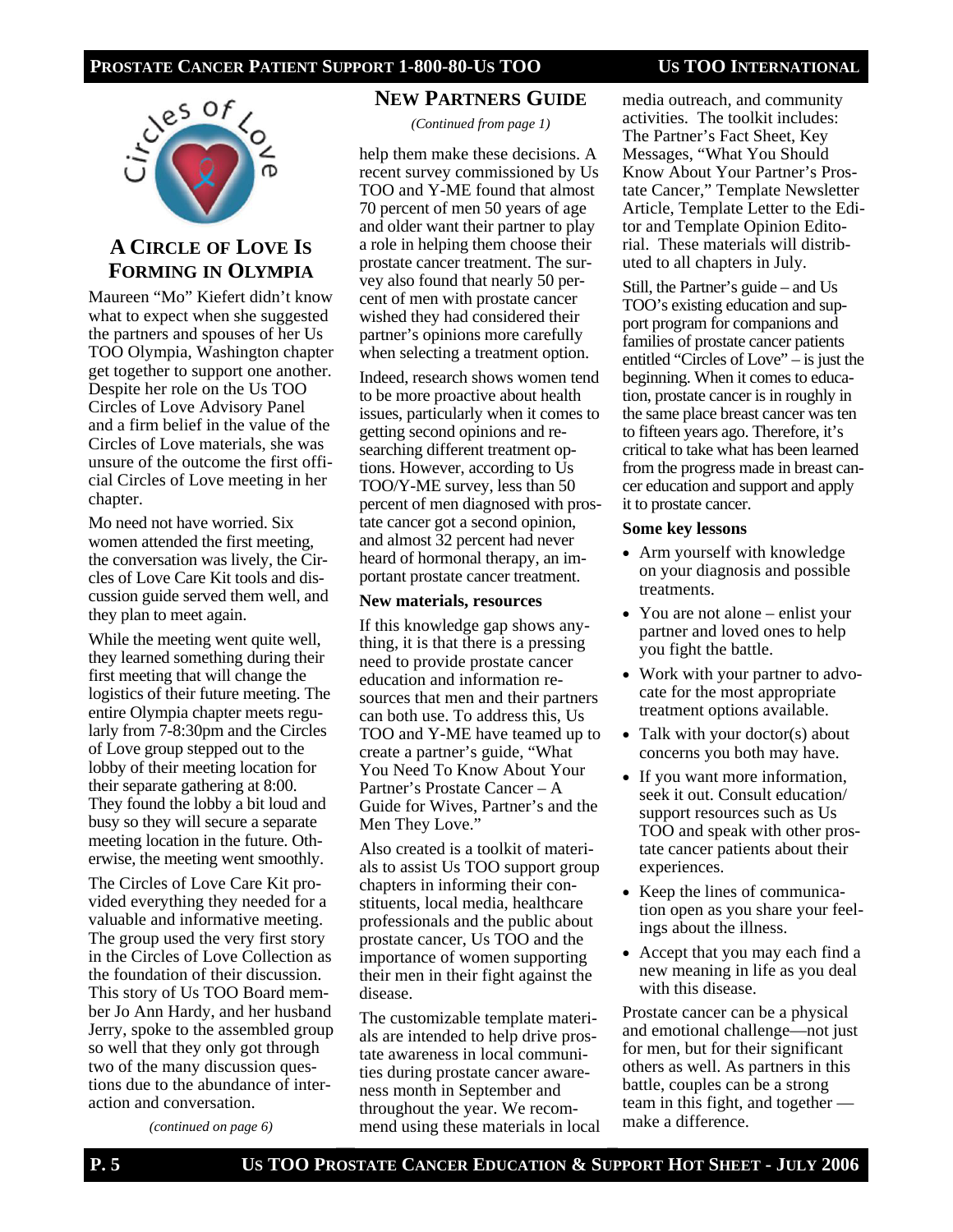#### **OLYMPIA CIRCLE OF LOVE** *(continued from page 5)*

At the end of the evening, three people purchased the Circles of Love Care Kit and two purchased the Circles of Love Collection book for their own personal use. Their chapter will be investing in more Circles of Love Care Kits and books for the chapter to have on hand to loan and/or sell.

Yet another circle of love is forming, now in Olympia.

*Circles of Love Care Kit was released in June 2005. The Circles of Love Discussion Guide was distributed to all chapters in early February. The Circles of Love Care Kit and all its individual components are available for purchase by calling the Us TOO offices at 800-808-7866. For additional information about The Circles of Love Program, please contact Elizabeth at 320-980-0437 or elizabeth@ustoo.org.* 

#### GREATER CHICAGO



# PROSTATE CANCER

# **SAVE THE DATE: September 10, 2006**

Us TOO International and Wellness Place are hosting the 2nd annual Greater Chicago Prostate Cancer Run, Walk 'n Roll in Grant Park, downtown Chicago along Lake Michigan. Funds raised will support programming for prostate cancer patients and their families.

For more information on team and individual registration, visit **www.ProstateCancerRunWalknRoll.org**  or call 847-241-5972.

## **NEW SCREENING GUIDELINES FOR PROSTATE CANCER**



The National Comprehensive Cancer Network (NCCN) has released the 2006 version

of their professional practice guidelines for Prostate Cancer Early Detection.

#### Additions to the guidelines this year include:

- For men with a family history of prostate cancer or men of African American descent, NCCN recommends annual screening starting at age 40. Previously, the guidelines only recommended annual screening starting at age 40 for men with a baseline PSA level above 0.6 ng/mL.
- For men with a PSA level lower than 4.0 ng/mL, NCCN recommends considering a biopsy if the rate of increase in PSA level is greater than or equal to 0.5 in one year. NCCN generally recommends a biopsy for all men with a PSA level over 2.5 ng/mL. They had previously set this cut-off level at a 0.75 increase in PSA level over one year.
- NCCN now recommends a TRUS guided biopsy for all men with an abnormal or positive DRE result, regardless of PSA level.
- NCCN now includes "percent free PSA" as an option for follow-up, for men with a PSA between 4-10 ng/mL who may want to avoid biopsy or treatment due to other medical conditions and expected life-span. In this case, they recommend a biopsy if free PSA is less than or equal to 10%.

NCCN's guidelines are considered the standard for the industry, as they are compiled by doctors and researchers from 20 leading Cancer Centers and generally reflect a high degree of consensus

Highlights of **key** changes in the v.1.2006 version of the Prostate Cancer Early Detection guideline from the v.1.2005 version include:

- Baseline evaluation including H&P was added as the first heading.
- A risk assessment category was added before the screening evaluation.
- Family history and African-American descent were added as parameters for screening evaluation.
- **A positive DRE regardless of PSA results in the Screening Results section, goes directly to TRUS-guided biopsy.**
- Footnote 'g' discussing the use of finasteride and dutasteride was clarified.
- Atypia was replaced by ASAP throughout the guideline and atypia not suspicious for cancer was added to the negative branch throughout .
- **The PSA velocity threshold was reduced to 0.5 ng/mL/yr**.
- The box concerning the use of free PSA and initial biopsy was updated.
- Complexed PSA was changed to percent complexed PSA throughout.
- **Percent free PSA is also recommended in selected patients where the diagnosis and treatment is outweighed by comorbid conditions.**
- Percent free PSA is also included as an option in follow-up.
- Immediate repeat biopsy is no longer mandatory in the first year for High-grade PIN.
- **Extended pattern biopsy was clarified to be 12 cores.**
- The statement regarding the decreased probability of finding cancer after a second negative extended pattern biopsy was removed.
- The Risk and Benefit Discussion has been completely re-worked to include talking points.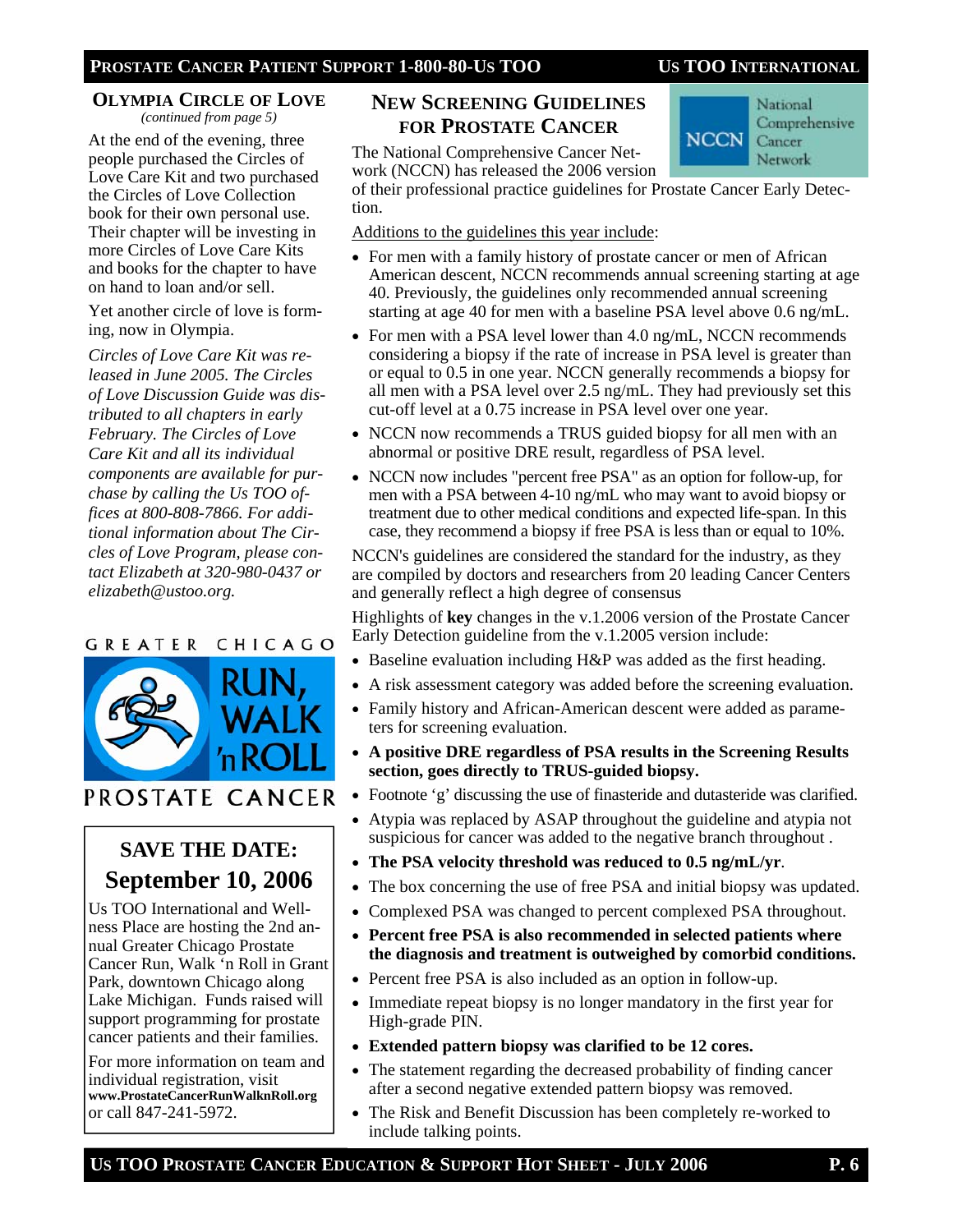# **RESOURCES FOR COMPANIONS & FAMILIES OF PROSTATE CANCER PATIENTS**



#### *The Circles of Love Collection: Stories of Companions and Families Facing Prostate Cancer –*

Everyone walks the path of prostate cancer in their own way. Read as 16 families share their stories on Diagnosis, Treatment & Recovery, Living with Prostate Cancer and Advanced Disease. A glossary and additional resources are also included. \$17.00 each plus S+H. Also available as part of the *Circles of Love Care Kit* (see below).

*The Circles of Love Discussion Guide –* Created for Us TOO support group chapters and discussion groups, as a companion piece to *The Circles of Love Collection*, includes: Why peer-to-peer self-help chapters work, Hosting an event: Where to start, The Invitation, Preparing to lead a discussion, Hospitality ideas, At the event: Leading the discussion, Things to consider, Wrapping it up. Discussion topics include: What is your opening line? His disease or our disease?; Adult children as caregivers. Who is in your 'tiny village' of support?; If our sex life is taken away, what is life like? Expressing fears; Frustration with your doctor. Micro-managing his care; Spiritual and mental health. Re-defining intimacy; The role of a gay partner. Who cares for me? Expressing my 2 cents; Good days and bad days. Defining quality of life. Where is God?; Denial and pity parties. Knowledge is power? Choosing your life; plus more. Contact Elizabeth Cabalka for copies at elizabeth@ustoo.org.

*Circles of Love* **Music CD** *–* As music calms the savage beast, we wanted to include a unique musical/audio component to our Circles of Love Care Kit support materials. This original collection of upbeat and inspirational songs was written to celebrate the love and support between the patient and his companions and family members. 12 songs including pop, R&B, soul, country, folk and dance. \$15.00 includes S+H. Also available as part of the *Circles of Love Care Kit* (see below).

*The Circles of Love Care Kit* – An excellent resource collection for friends and loved ones of those facing the battle against prostate cancer. \$24.99 includes S+H*.* The care kit features:

- *The Circles of Love Collection: Stories of Companions and Families Facing Prostate Cancer*
- *Circles of Love* **Music CD**
- *Intimacy with Impotence: The couples guide to better sex after prostate disease* by Ralph and Barbara Alterowitz
- Plus other resources

**NEW** *"What You Need To Know About Your Partner's Prostate Cancer – A Guide for Wives, Partner's and the Men They Love"* – This **FREE**, 6-page brochure includes information on: providing support for your partner, prostate cancer screening, different prostate cancer stages, treatment options, questions to ask your physician.

#### **All items can be found at www.ustoo.org or call 1-800-808-7866.**